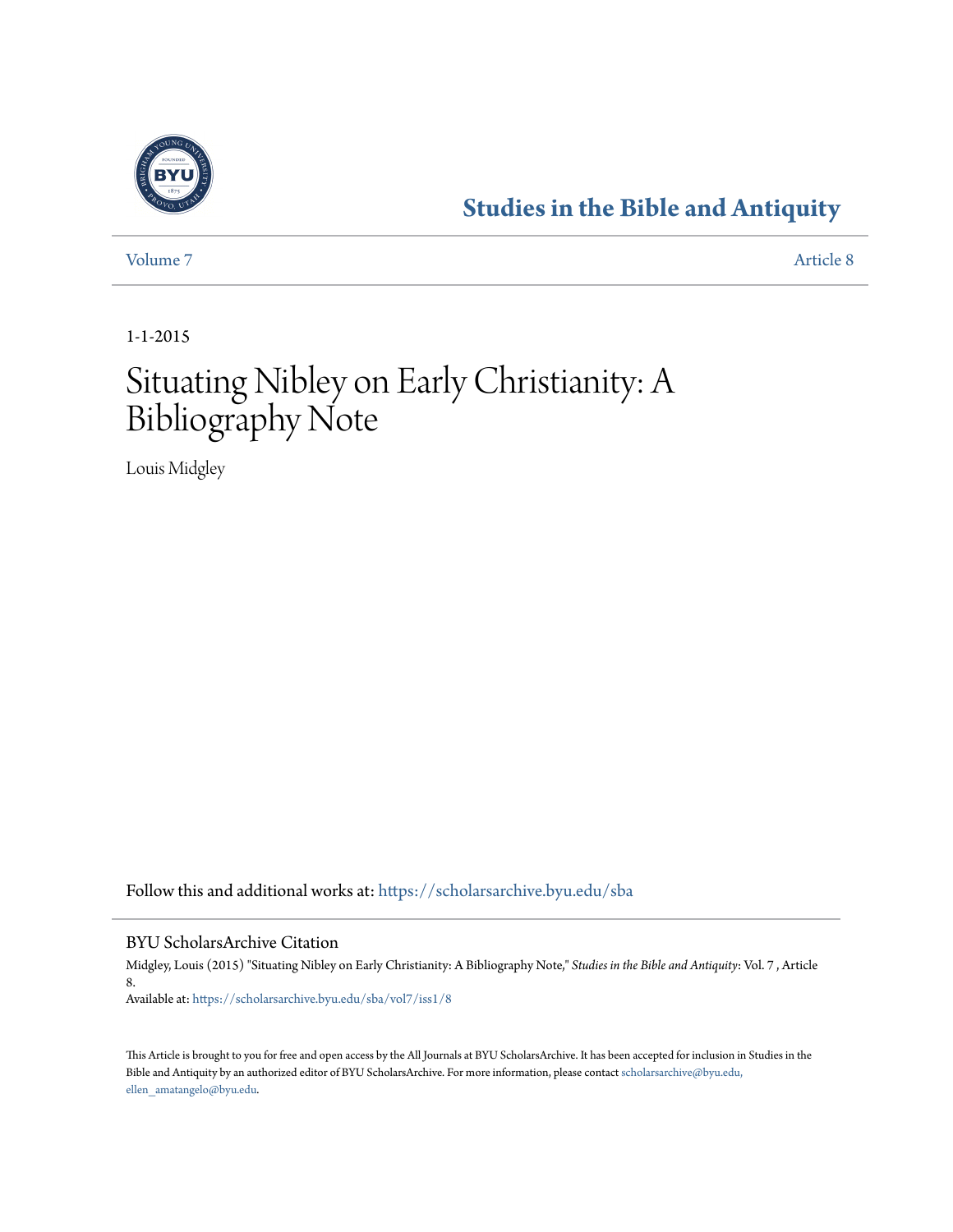## Situating Nibley on Early Christianity: A Bibliographical Note

### *Louis Midgley*

"Preservation, Restoration, Reformation" was the title Nibley gave to a section or chapter, published here in part, of an undated, and unpublished, very rough manuscript entitled "The End of What?" and written early in his academic career.1 By drawing upon my earlier effort to assemble, preserve, and annotate Hugh Nibley's vast array of published and unpublished essays and books, $^2$  I will describe and strive to situate this essay within the larger context of his intellectual concerns. "Preservation" could have been part of a lecture course on the history of Christian faith, or it could have been the notes for a book on the abrupt

© 2015 Neal A. Maxwell Institute for Religious Scholarship, Brigham Young University

Article DOI: http://dx.doi.org/10.18809/sba.2015.0107 Journal DOI: http://dx.doi.org/10.18809/misba.21683166

<sup>1.</sup> The 517-page manuscript entitled "The End of What?" actually ends on page 446. The remainder of the manuscript (pp. 447–517) is an untitled verse-by-verse commentary on the Gospel of Matthew that was somehow attached to the larger work but that bears no thematic connection to it.

<sup>2.</sup> See Louis Midgley, "Hugh Winder Nibley: Bibliography and Register," in *By Study and Also by Faith: Essays in Honor of Hugh Nibley on the Occasion of His Eightieth Birthday, 27 March 1990* (Salt Lake City: Deseret Book and FARMS, 1990), 1:xv– lxxxvii. Shirley S. Ricks, with very minor assistance from me, and necessarily without my sometimes lengthy annotations, has continued to update and refine this bibliography. See "Bibliography of Hugh Winder Nibley's Works, Secondary Works about Him, and Reviews of His Works," available at http://publications.maxwellinstitute.byu.edu/ fullscreen/?pub=1071.

*Studies in the Bible and Antiquity*, vol. 7, 2015, pp. 71–80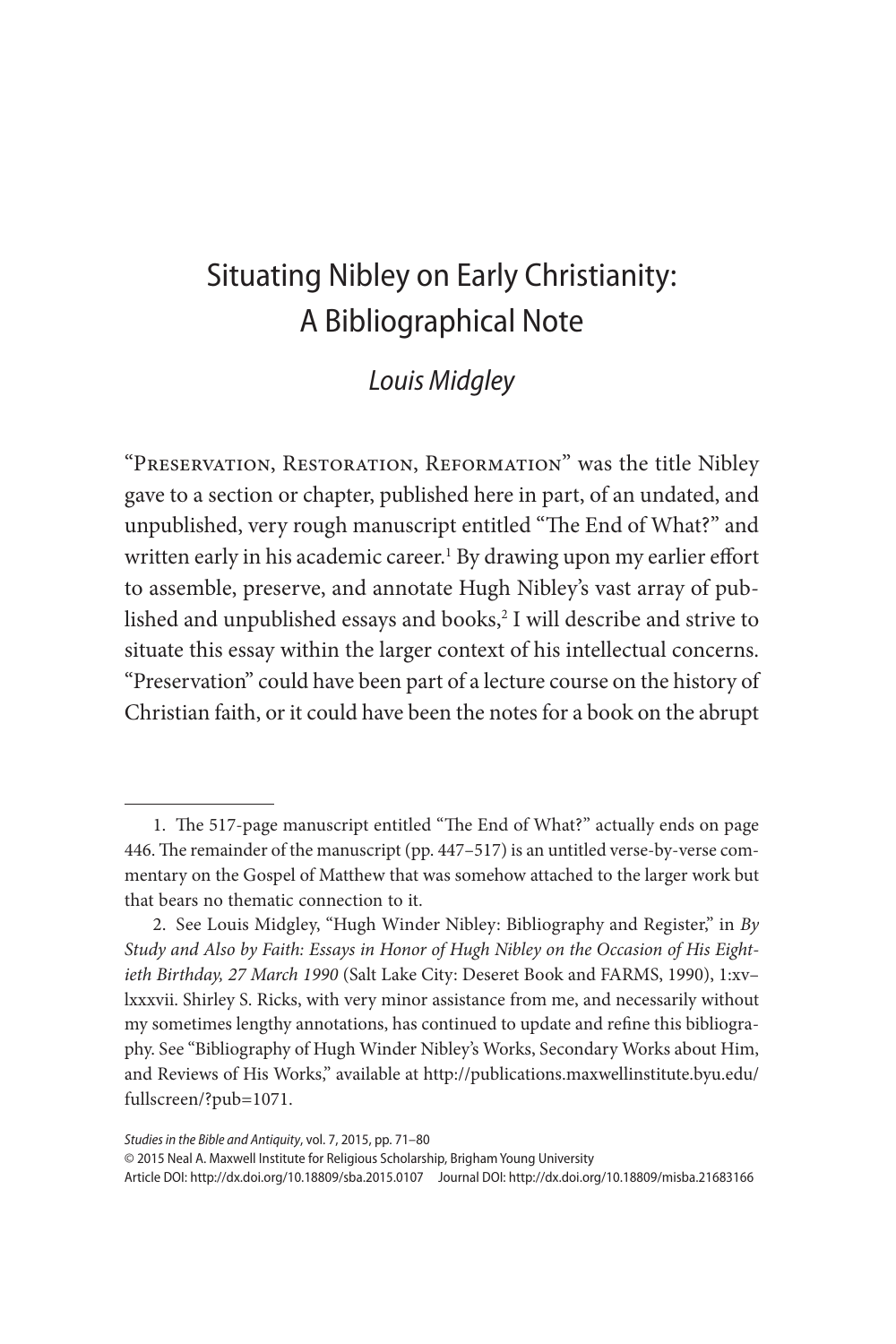end of the primitive church. This rough manuscript does not seem to have been, as I will demonstrate, his first effort to grapple with the topic.

Unlike previous Latter-day Saint efforts to deal with the notion that something radical and terminal, though not total, began to go wrong with the primitive church even as the apostles attempted to obey the commandment to take the gospel to all the world, which ended the original church soon after the death of the apostles, Nibley insisted on taking a fresh look at what he would eventually call the "way of the church." The results of his inquiries were often dismissive of the received opinions. His conclusion was that the apostles, whom he saw not as leaders of local communities of saints but as stewards of the entire community of saints, were soon replaced by powerful and quarreling bishops. Nibley saw the apostles as traveling authorities who provided general supervision to the church; they were, he argued, open to divine special revelations for the entire community of saints. With the death of the apostles, there had been a cessation of crucial charismatic gifts, including the end of revelation. The Light had suddenly been turned off.

Nibley's academic training in classics and ancient history, coupled with his remarkable mastery of the relevant ancient and modern languages, as well as his disposition to examine closely the relevant sources, led to an intense study of the New Testament, the church fathers, and hence to compare and contrast what he found with the competing opinions of later churchmen and historians, both ancient and modern, in an effort to recover as well as possible what had actually happened. He sought to figure what those who were involved directly in the events experienced and expected, as well as the accounts provided by those who were then faced with explaining the radical changes from the way of the original primitive church.

"The End of What?" thus provides a window into Nibley's effort to set out an original, well-grounded account of what Latter-day Saints see as apostasy. He argues that the church came to an abrupt end, even though teachings and practices remained in ever-increasingly altered forms. He sought to demonstrate that there was an original primitive church, which was guided by divine special revelations and led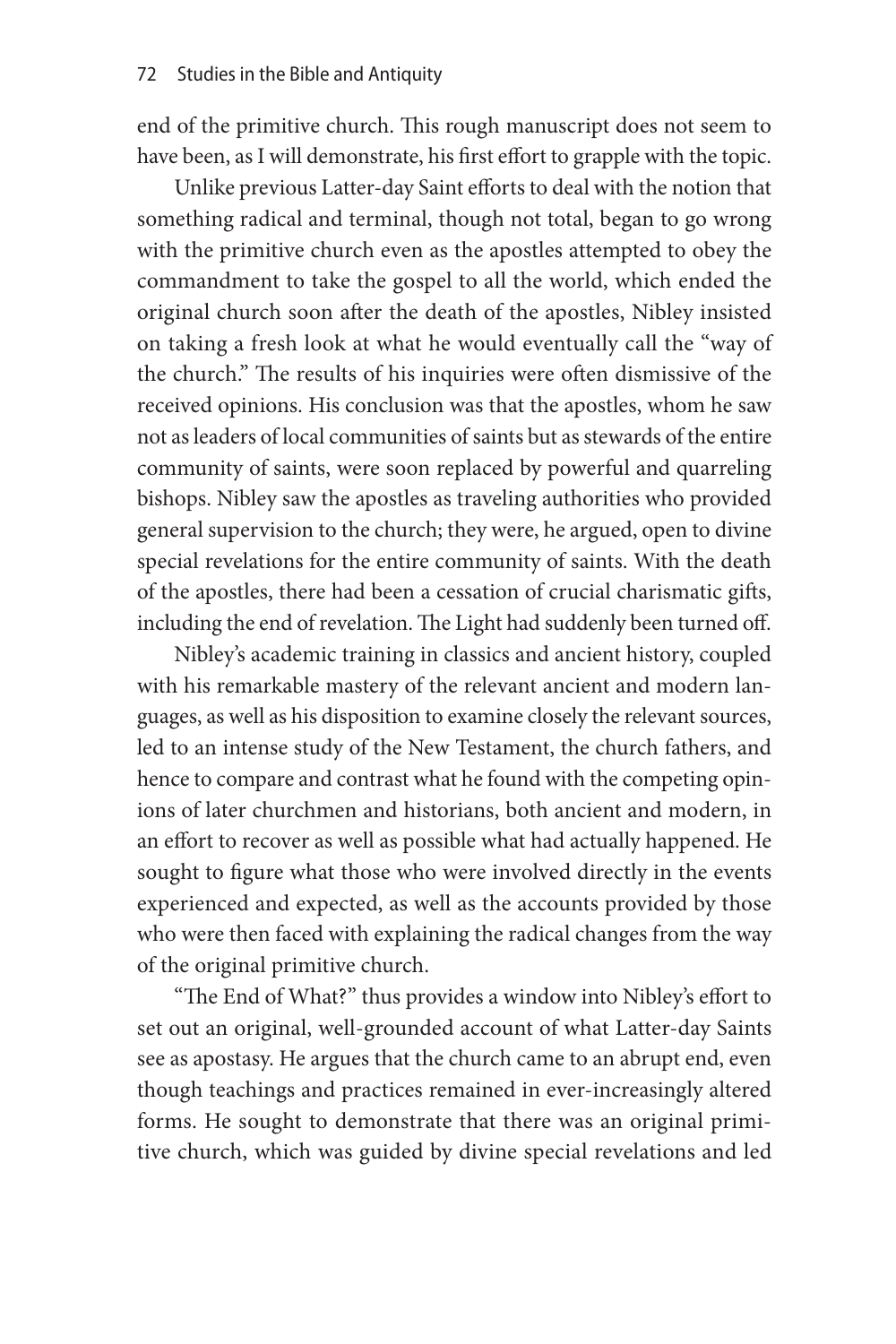by apostolic authority. Then something went wrong. Hence the title "The End of What?" "Preservation, Restoration, Reformation" is thus an intriguing sample of a much larger endeavor in which he was engaged early in his career and that seems to have been, from time to time, a concern to the end of his scholarly life.<sup>3</sup>

The first indication that seems to have been preserved of Nibley's interest in apostasy is a twenty-three page mimeographed class handout, which I date to about 1952, entitled "Questions on Authority and Passages for Discussion (The Atonement)." This is a compendium of passages from the New Testament, the church fathers, and also historians of Christian antiquity relevant to the question of apostasy. The issues raised in this handout were later addressed in detail by Nibley in courses, lectures, and in a series of publications.4

In addition to "The End of What?," Nibley fashioned still another much more polished manuscript related to understanding what happened to the primitive church, which was later discovered by John W. Welch in 1977. From this meticulously typed manuscript, in 1954 he read lectures to, one can safely guess, bemused and perhaps yawning students. The title of the course was "Apostles and Bishops in the Early Church" and was eventually published under a similar title.<sup>5</sup> Both of these large

<sup>3.</sup> Nibley's endeavors were, of course, apologetic—that is, a setting out of historical accounts supporting, enriching, and defending the faith of Latter-day Saints. This is not a flaw in his scholarship. In a real sense everyone is obliged to defend their opinions. Hence every intellectual endeavor is necessarily a defense of some position by those who advance their opinion. Every author, as well as everyone with an interpretation or explanation, whether they recognize the fact or not, is thus an apologist. So the question is always how well one sets out and defends one's position. These previously published essays have been made available in the Collected Works of Hugh Nibley (CWHN), which consists of nineteen volumes.

<sup>4.</sup> Nibley collected quotations on topics related to changing scholarly and sectarian understandings of the scriptures, the history of Christianity and so forth, and circulated them in various forms. See, for example, a twelve-page collection entitled *New Discoveries concerning the Bible and Church History* (Provo, UT: BYU Extension Publications, 1963).

<sup>5.</sup> See Hugh Nibley, *Apostles and Bishops in Early Christianity*, ed. John F. Hall and John W. Welch, CWHN 15 (Salt Lake City: Deseret Book and FARMS, 2005). Hall and Welch provide an excellent editor's preface (pp. vii–xi) and also an editor's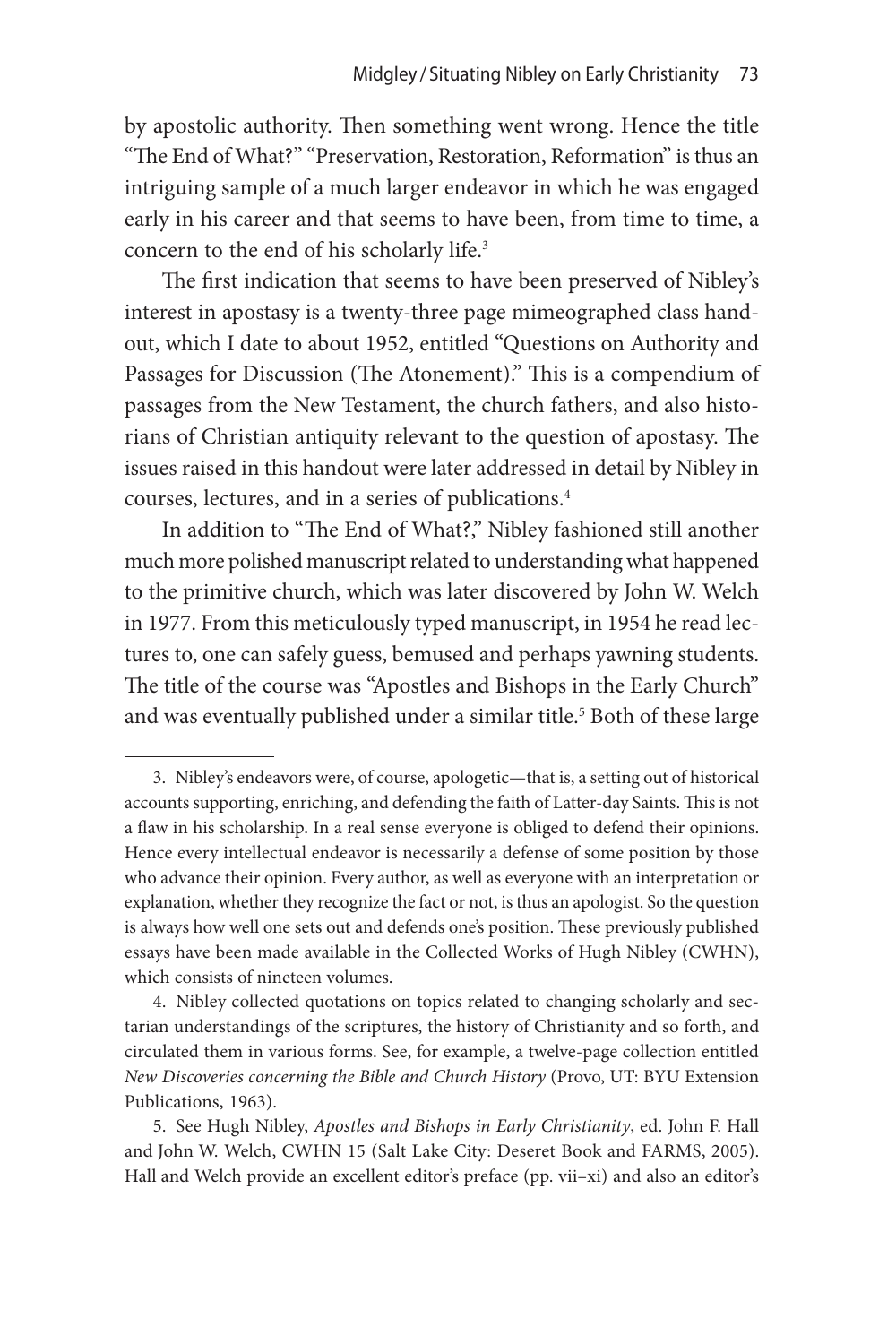manuscripts seem to have been part of Nibley's abiding interest in the question of apostasy in the early church, or, more directly, what led to and resulted from the sudden end of the primitive church of Jesus Christ.

 Nibley dealt with these and similar issues in a series of thirty-one essays entitled *Time Vindicates the Prophets* that he read over KSL from March 7 through October 17, 1954. These were immediately published in separate leaflets by the Church of Jesus Christ of Latter-day Saints and then published in the book entitled *The World and the Prophets*. 6 An indication of the contents of this collection is illustrated by the first essay, entitled "How Will It Be When None More Saith, 'I Saw'?"7

Nibley also set out his understanding of the end of the church in a series that appeared in the *Improvement Era* between January and December 1955, entitled "The Way of the Church."8 This series, which consisted of three parts, was abandoned without explanation. Although for a time he turned to writing about other matters for his Latter-day Saint audience, he had not lost interest in the question of what had happened to the church with the death of the apostles, which he argued came to an end with the end of genuine divine special revelations, resulting in, among other things, a closed canon of scripture, ecumenical councils, and a host of other radical changes. In 1961, the arguments he had set out in "The Way of the Church" were refined and assembled in an essay entitled "The Passing of the Church: Forty Variations on an

postscript (pp. 239–45), which supplement my thoughts here. Unfortunately this publication is out of print, and only the table of contents is currently available on the Maxwell Institute webpage.

<sup>6.</sup> *The World and the Prophets* was originally published by Deseret Book in 1954 and republished in an enlarged edition, also by Deseret Book, in 1962. It was published as volume 3 of the CWHN in 1987—Hugh Nibley, *The World and the Prophets* (Salt Lake City: Deseret Book and FARMS, 1987).

<sup>7.</sup> Hugh Nibley, "How Will It Be When None More Saith, 'I Saw'?," in *The World and the Prophets*, CWHN 3:1–8.

<sup>8.</sup> See Hugh Nibley, "The Way of the Church," *Improvement Era*, January–December 1955, reprinted in Hugh Nibley, *Mormonism and Early Christianity*, CWHN 4 (Salt Lake City: Deseret Book and FARMS, 1987), 209–322.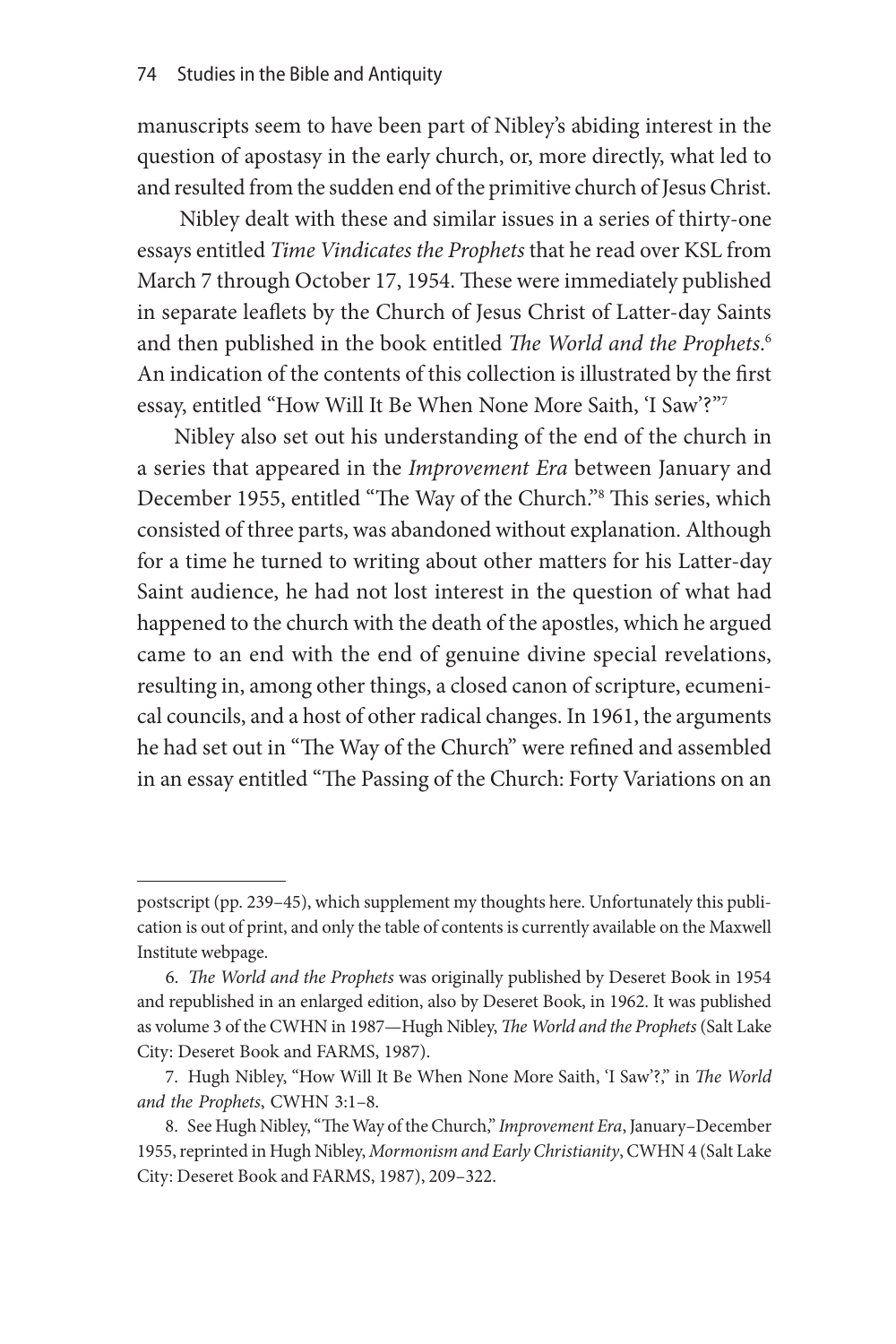Unpopular Theme."<sup>9</sup> This remarkable essay was directed to a non-LDS audience.

"The Passing of the Church" immediately drew some presumably hoped-for critical attention. The arguments for the fading of the church led to a protest by Hans J. Hillerbrand, who insisted, among other things, that if Nibley's arguments were accepted, it would preclude teaching what is traditionally known as "church history."10 If there was a genuine "passing of the church," as Nibley argued, even though various elements of Christian faith and devotion still remain, it would be impossible to teach church history. Instead, one could only study the history of what happened after its passing. Hillerbrand seems to have feared that historians would end up having to teach the history of controversies and apostasies, which is what general histories of Christianity actually end up doing.

The editors of *Church History* called upon the distinguished Robert M. Grant<sup>11</sup> to respond to the incensed Hillerbrand.<sup>12</sup> Grant argued that historians would have to deal with Nibley's arguments and evidence, and an appeal to a Protestant understanding of what constitutes the church would be futile. Only a Catholic understanding of the church

<sup>9.</sup> See Hugh Nibley, "The Passing of the Church: Forty Variations on an Unpopular Theme," *Church History* 30/2 (1961): 131–54. This essay was subsequently reprinted, with two other closely related essays concerning the early church, as "The Passing of the Primitive Church (Forty Variations on an Unpopular Theme)," in *When the Lights Went Out* (Salt Lake City: Deseret Book, 1970), 1–32 (reprinted by FARMS in 2001); as "The Passing of the Church: Forty Variations on an Unpopular Theme," in *BYU Studies* 16/1 (1975): 139–64; and as "The Passing of the Primitive Church: Forty Variations on an Unpopular Theme," in *Mormonism and Early Christianity*, CWHN 4:168–208.

<sup>10.</sup> See Hans J. Hillerbrand, "The Passing of the Church: Two Comments on a Strange Theme," *Church History* 30/3 (1961): 481–82. (Nibley did not respond to Hillerbrand, but others did.)

<sup>11.</sup> See Robert M. Grant, "The Passing of the Church: Comments on Two Comments on a Strange Theme," *Church History* 30/3 (1961): 482–83, for this reply to Hillerbrand.

<sup>12.</sup> For an insightful response to this issue, see William A. Clebsch, "History and Salvation: An Essay in Distinctions," in *The Study of Religion in Colleges and Universities*, ed. Paul Ramsey and John F. Wilson (Princeton: Princeton University Press, 1970), 40–72, at 67.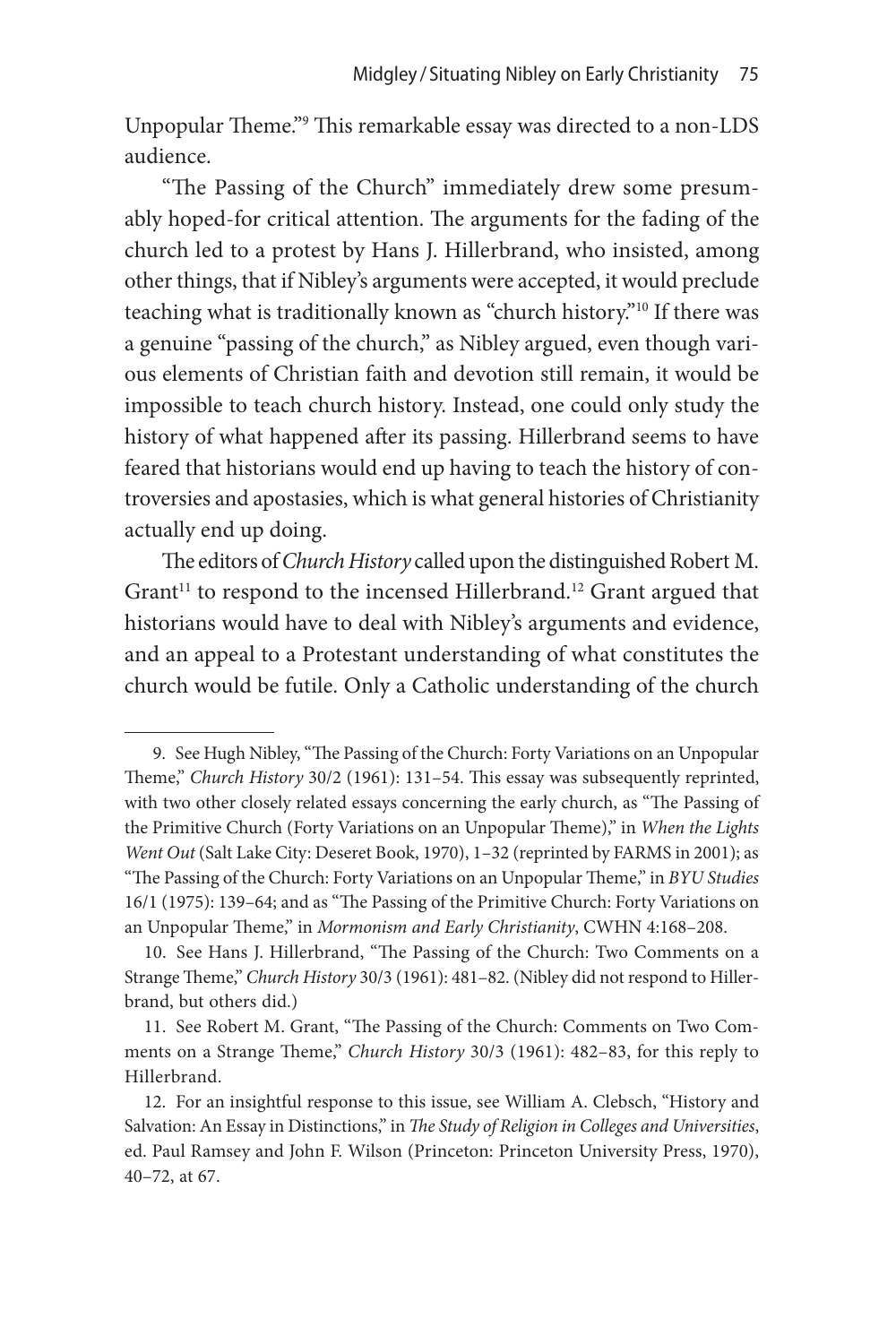can make sense of whether it faded away or not. And Nibley's being a Latter-day Saint is not a reason for rejecting his arguments and ignoring his evidences. According to Grant, if what continues was not the original church, it makes no sense to turn to the magisterial Reformers for their understanding of what constitutes the church. The issue must be dealt with by engaging Nibley's arguments. If the church did not persist, then one can only tell the story of various competing factions, or competing interpretations of the Bible, or theological squabbles, or the history of religion. Grant rejected attempts to avoid the issues raised by Nibley by reducing, among other things, church history to the "history of interpretation," shifting to "history of Christian religion."<sup>13</sup>

Responding to this issue, William Clebsch argued that more than merely writing about versions of Christianities is at stake. If one were to grant that the church faded away, then "Christian faith itself will not long outlive its major premise: God's real presence in human history past, present, and future." "Indeed, the church historian must assume the survival of his object of investigation." But the assumption of continuity cannot be settled because the "hard data indicate as much discontinuity as continuity in the church."<sup>14</sup>

The tendency has been, as Nibley expected, for scholars to avoid the crucial issue of the survival of the church by turning instead to writing about history of "religion," an ambiguous and amorphous term, and more recently to secular religious studies. The publication of "Preservation, Restoration, Reformation" thus raises again the issues Nibley sought to address: how ought the Saints and others understand apostasy both in the original covenant community of saints and hence also in the present?

<sup>13.</sup> See Clebsch, "History and Salvation."

<sup>14.</sup> Clebsch, "History and Salvation," 70.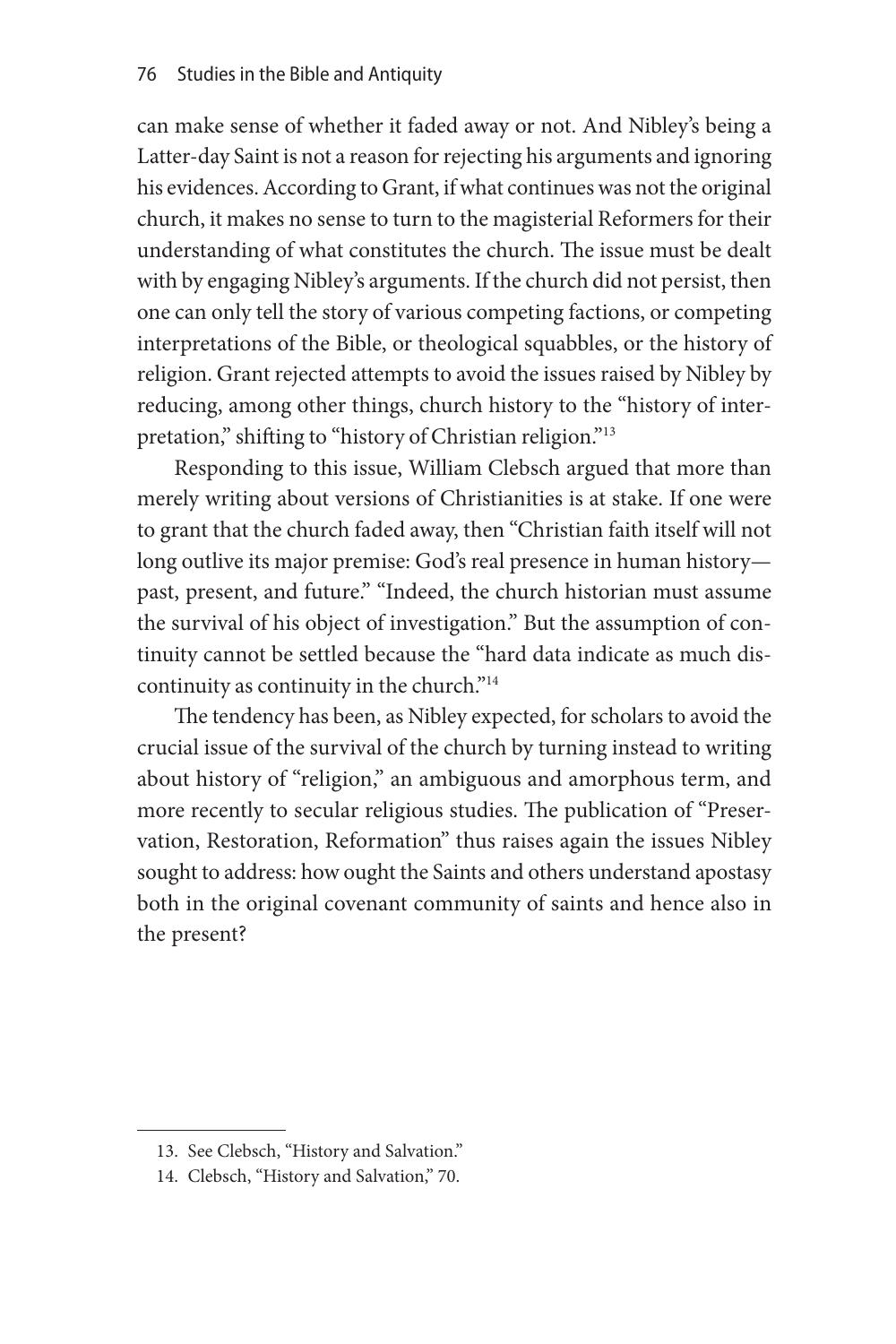Appendix: Chronological Bibliography of Hugh Nibley's Works on Early Christianity

"Baptism for the Dead in Ancient Times." A series of articles in the *Improvement Era*. "Part 1." *IE*, December 1948, 786–88, 836–38. "Part 2." *IE*, January 1949, 24–26, 60. "Part 3." *IE*, February 1949, 90–91, 109–10, 112. "Part 4." *IE*, March 1949, 146–48, 180–83. "The Dilemma: Part 5—Conclusion." *IE*, April 1949, 212–14.

- "The Unsolved Loyalty Problem: Our Western Heritage." *Western Political Quarterly* 6/4 (1953): 631–57.
- *Time Vindicates the Prophets*. Salt Lake City: The Church of Jesus Christ of Latter-day Saints, 1954. 30 pamphlets, weekly radio addresses from 7 March to 17 October.

*The World and the Prophets.* Salt Lake City: Deseret Book, 1954. 250 pp.

- 1. "How Will It Be When None More Saith 'I Saw'?"
- 2. "A Prophet's Reward"
- 3. "Prophets and Preachers"
- 4. "Prophets and Scholars"
- 5. "Prophets and Philosophers"
- 6. "Prophets and Creeds"
- 7. "The Prophets and the Search for God"
- 8. "Prophets and Gnostics"
- 9. "The Schools and the Prophets"
- 10. "St. Augustine and the Great Transition"
- 11. "A Substitute for Revelation"
- 12. "Prophets and Mystics"
- 13. "Rhetoric and Revelation"
- 14. "Prophets and Reformers"
- 15. "The Prophets and the Open Mind"
- 16. "Prophets and Miracles"
- 17. "Prophets and Ritual"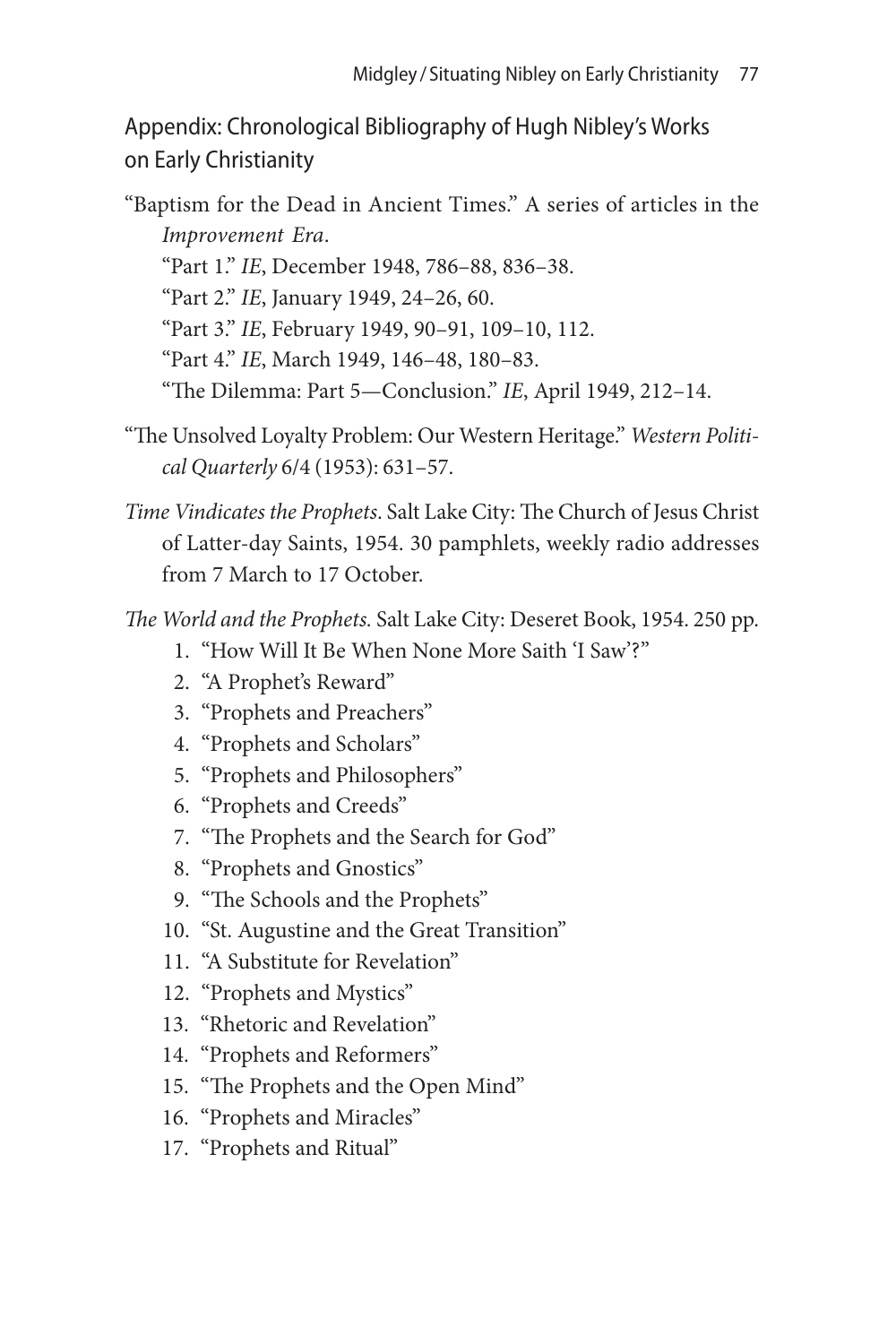- 18. "Easter and the Prophets"
- 19. "Two Ways to Remember the Dead"
- 20. "Prophets and Martyrs"
- 21. "The Ancient Law of Liberty"
- 22. "Prophets and Crisis"
- 23. "The Prophets and the Scriptures"
- 24. "The Book of Mormon as a Witness"
- 25. "Prophecy and Tradition"
- 26. "The Prophets and the Plan of Life"
- 27. "A Prophetic Event"
- 28. "Prophecy and Office"
- 29. "What Makes a True Church"
- 30. "Prophets and Glad Tidings"

"The Way of the Church—1"

"Controlling the Past (A Consideration of Methods)." *IE*, January 1955, 20–22, 44–45.

- "Controlling the Past." *IE*, February 1955, 86–87, 104, 106–7.
- "Controlling the Past: Part 3." *IE*, March 1955, 152–54, 166, 168.
- "Controlling the Past: Part 4." *IE*, April 1955, 230–32, 258, 260–61.
- "Controlling the Past: Part 5." *IE*, May 1955, 306–8, 364–66.

"Controlling the Past: Part 6." *IE*, June 1955, 384–86, 455–56.

"The Way of the Church—2"

"Two Views of Church History." *IE*, July 1955, 502–4, 538.

"Two Views of Church History: Part 2." *IE*, August 1955, 570–71, 599–600, 602–6.

"Two Views of Church History: Part 3." *IE*, September 1955, 650–53. "Two Views of Church History: Part 4." *IE*, October 1955, 708–10.

"The Way of the Church—3"

- "The Apocalyptic Background, 1: The Eschatological Dilemma." *IE*, November 1955, 817, 829–31.
- "The Apocalyptic Background, 2: The Eschatological Dilemma." *IE*, December 1955, 902–3, 968.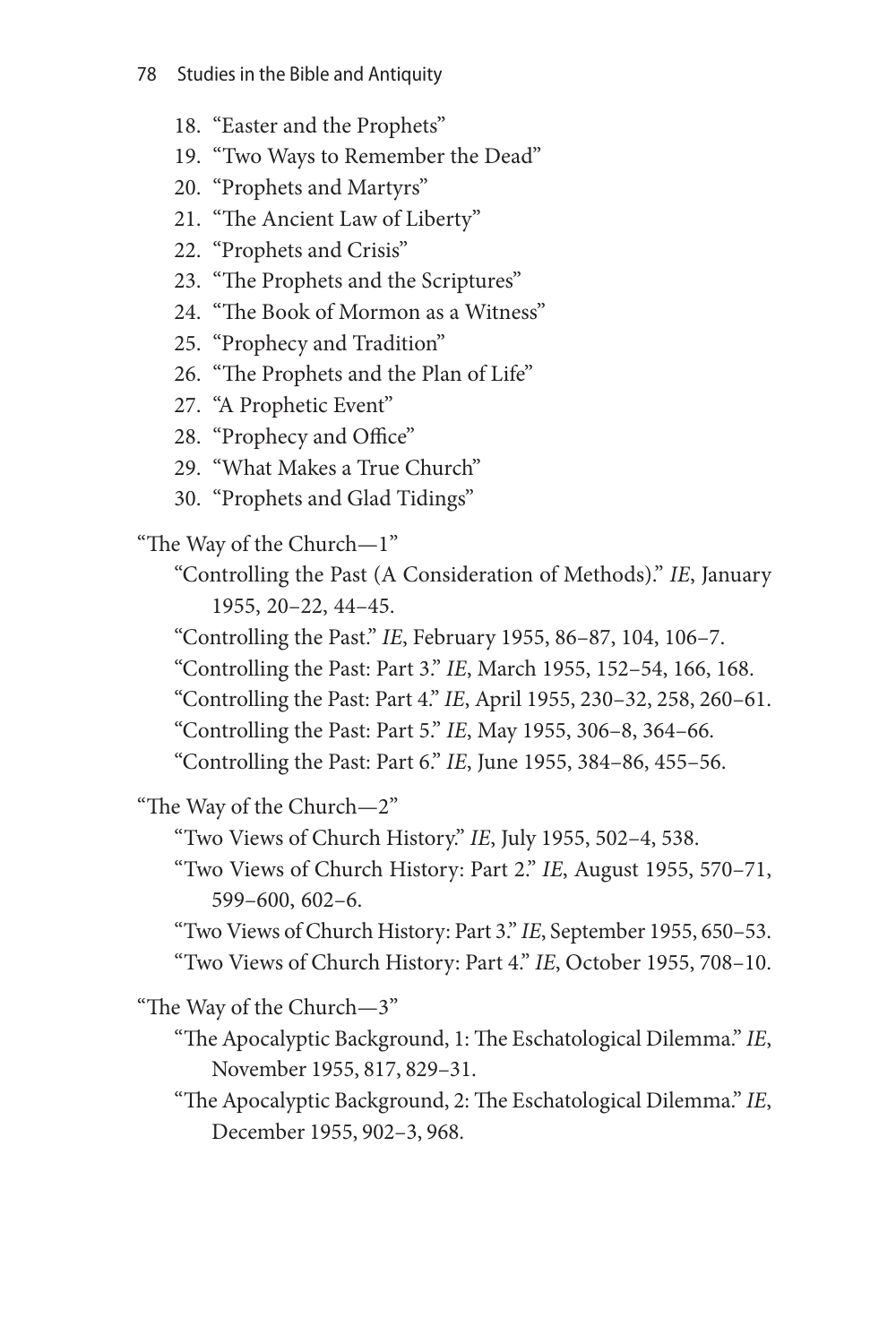- "The Idea of the Temple in History." *Millennial Star* 120 (August 1958): 228–37, 247–49.
- "Christian Envy of the Temple." *Jewish Quarterly Review* 50/2 (October 1959): 97–123.
- "Christian Envy of the Temple [part 2]." *Jewish Quarterly Review* 50/3 (January 1960): 229–40.
- "The Passing of the Church: Forty Variations on an Unpopular Theme." *Church History* 30/2 (June 1961): 131–54.
- *The World and the Prophets*. 2nd enl. ed. Salt Lake City: Deseret Book, 1962. 281 pp. Chapters same as 1954 version plus:
	- 31. "The Doctors' Dilemma"
	- 32. "The Return of the Prophets?"
- "Three Shrines: Mantic, Sophic, and Sophistic (The Confrontation of Greek and Christian Religiosity)." Three Deseret Lectures given on 1, 2, and 3 May 1963, Sterling Library Lecture Hall, Yale University.
- *New Discoveries concerning the Bible and Church History*. Provo, UT: BYU Extension Publications, 1963.
- *The Early Christian Church in Light of Some Newly Discovered Papyri from Egypt*. Provo, UT: BYU Extension Publications, 1964.
- "Early Accounts of Jesus' Childhood." *Instructor*, January 1965, 35–37.
- "The Expanding Gospel." *BYU Studies* 7/1 (1965): 3–27.
- "Evangelium Quadraginta Dierum." *Vigiliae Christianae* 20/1 (1966):  $1 - 24$
- "Jerusalem: In Christianity." *Encyclopedia Judaica*, 9:1568–75. New York: Macmillan, 1972.
- "Treasures in the Heavens: Some Early Christian Insights into the Organizing of Worlds." *Dialogue* 8/3–4 (1974): 76–98.
- "The Passing of the Church: Forty Variations on an Unpopular Theme." *BYU Studies* 16/1 (1975): 139–64.